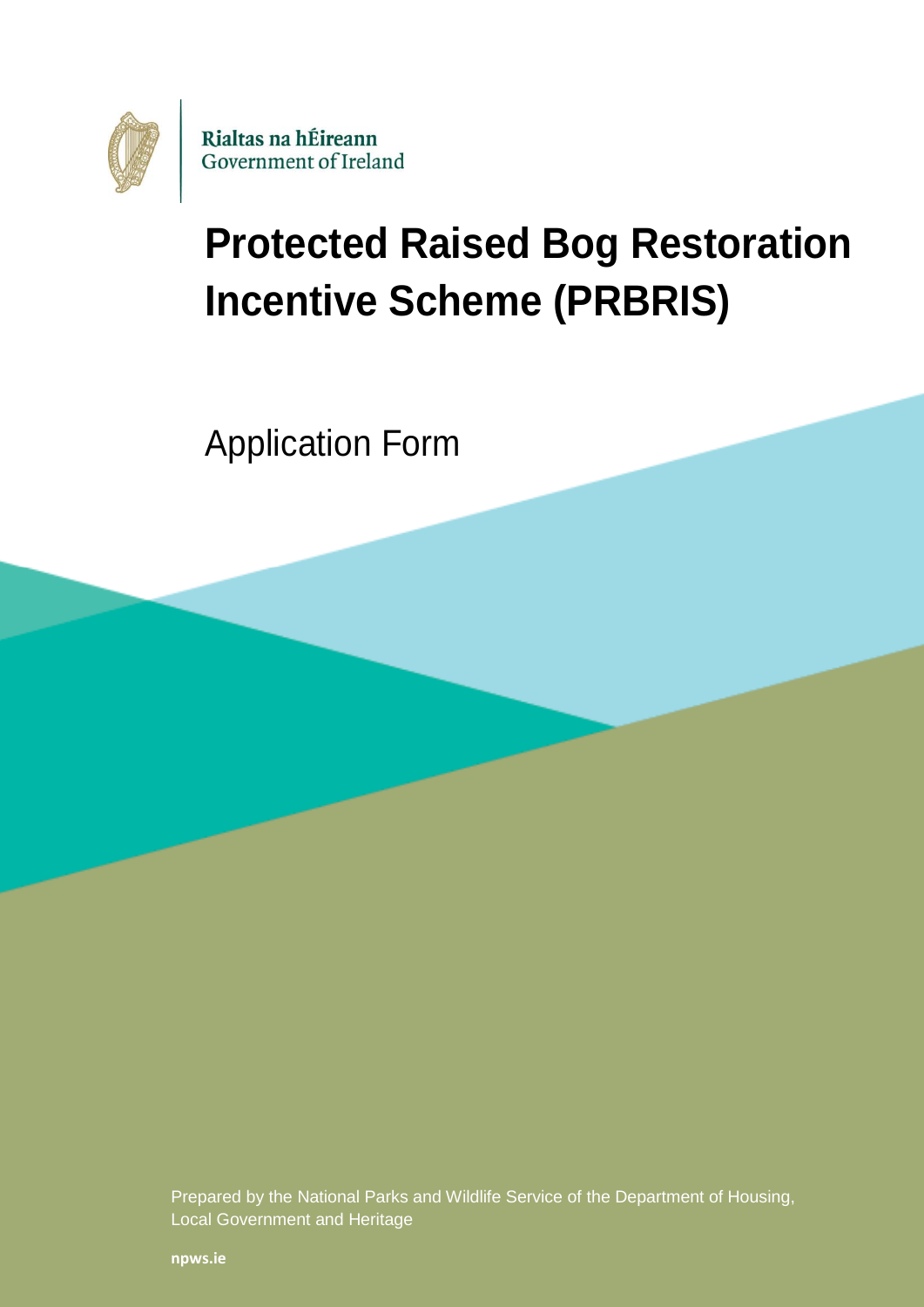#### **NOTES:**

Please complete all relevant sections of this form using block letters. All applicant details must be completed including Eircode.

Please provide details of your land, bog plot or location of your turbary right on the Special Area of Conservation (SAC) or Natural Heritage Area (NHA) under which your application is being made. You may attach additional information or documentation in support of your application.

If you experience any difficulties completing this form please contact the Peatlands Management Unit of the Department of Housing, Local Government and Heritage at [prbincentivescheme@housing.gov.ie](mailto:prbincentivescheme@housing.gov.ie)

| FOR OFFICIAL USE ONLY:   | <b>Section Stamp</b>                                                                                                                                                                                                           |
|--------------------------|--------------------------------------------------------------------------------------------------------------------------------------------------------------------------------------------------------------------------------|
| <b>REFERENCE NUMBER:</b> |                                                                                                                                                                                                                                |
| DATE RECEIVED:           |                                                                                                                                                                                                                                |
|                          |                                                                                                                                                                                                                                |
|                          |                                                                                                                                                                                                                                |
|                          | Date: the contract of the contract of the contract of the contract of the contract of the contract of the contract of the contract of the contract of the contract of the contract of the contract of the contract of the cont |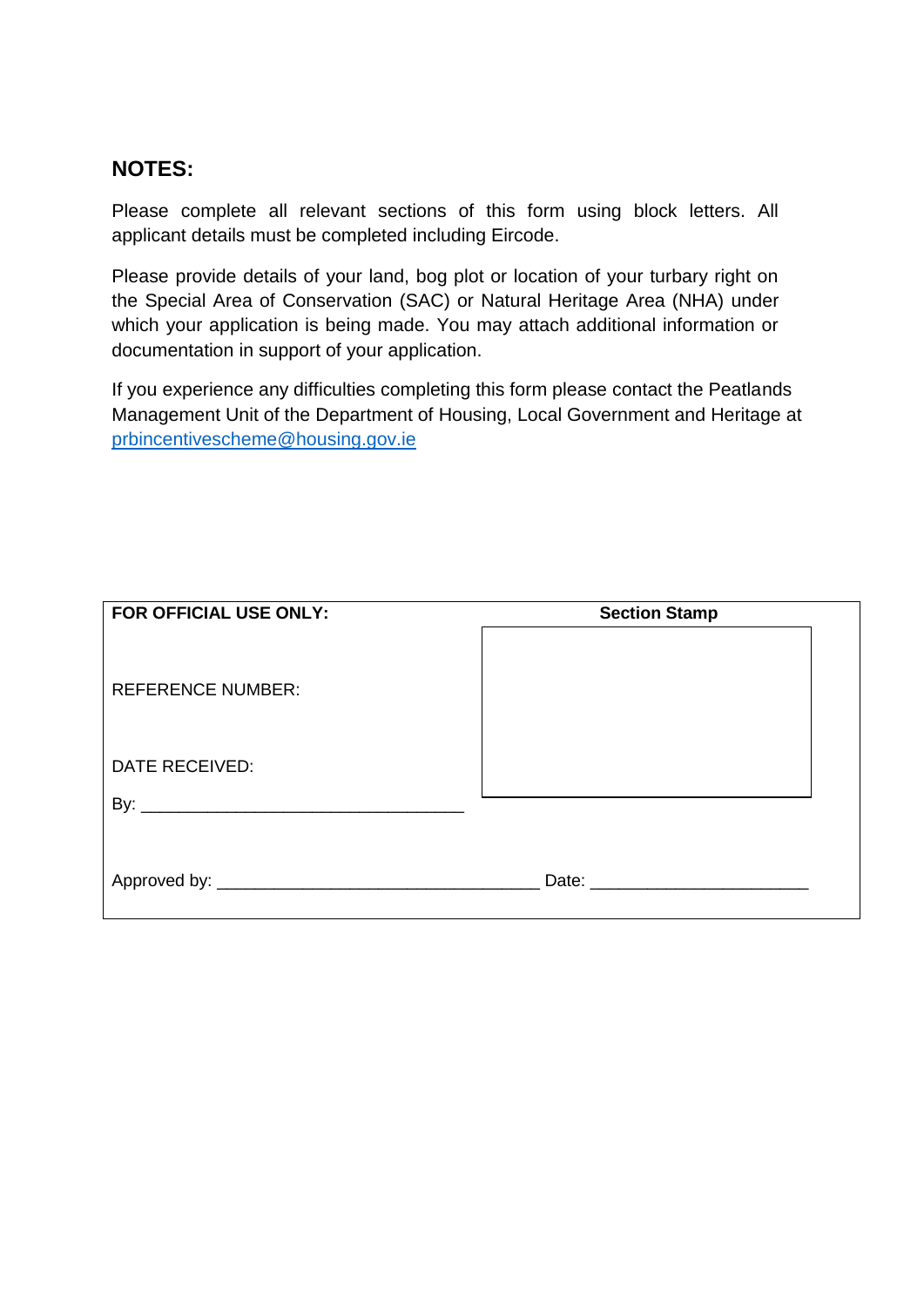## **Section 1 Applicant(s) Details**

| Name(s) | Date(s) of Birth    |  |
|---------|---------------------|--|
|         |                     |  |
|         |                     |  |
| Address | PPSN(s)             |  |
|         |                     |  |
|         |                     |  |
| Eircode | <b>Phone Number</b> |  |
| Email   |                     |  |
|         |                     |  |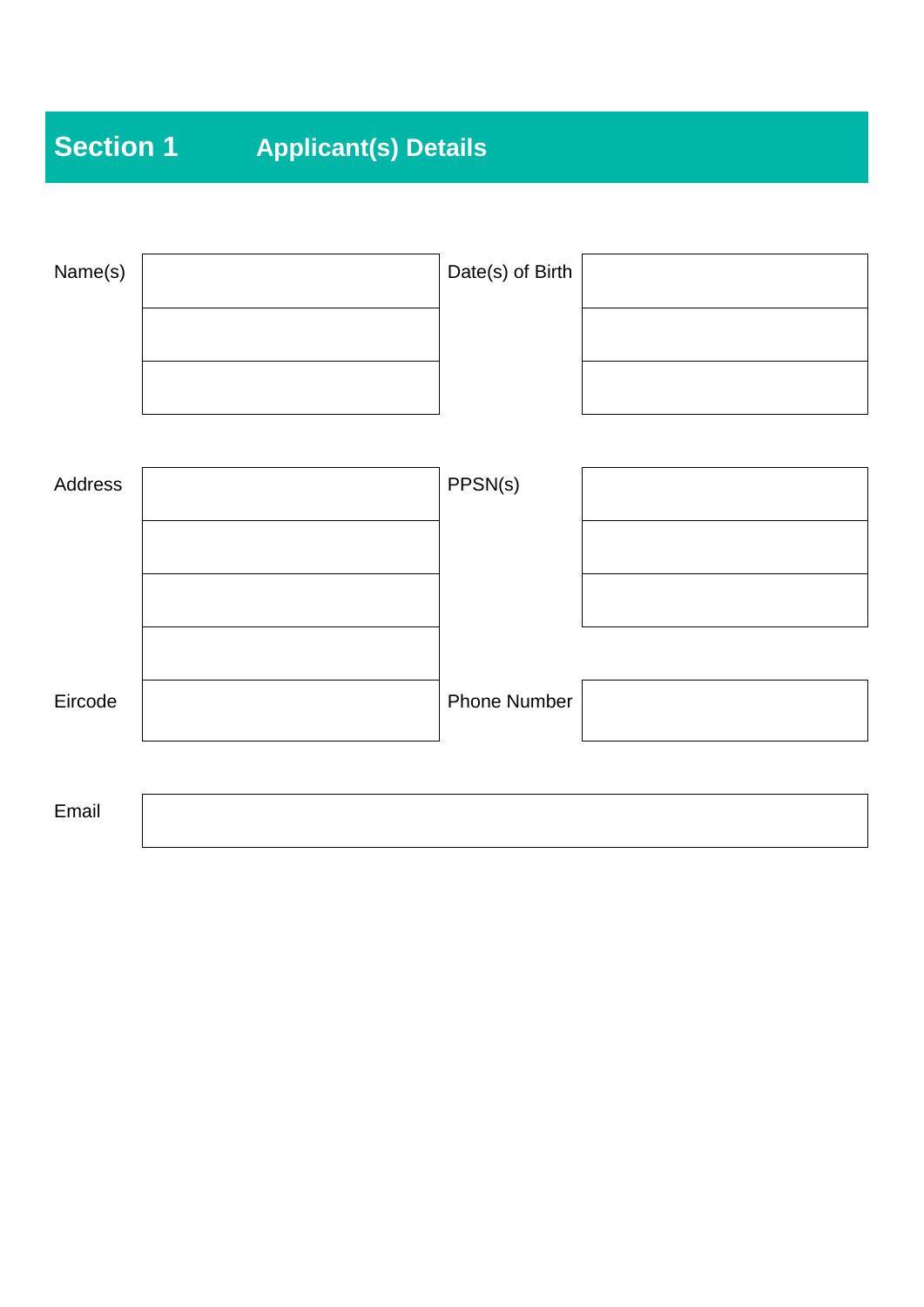### **Section 2 Property Details**

| Location of<br>plot(s)/property    |                                                                                                                                                        |
|------------------------------------|--------------------------------------------------------------------------------------------------------------------------------------------------------|
| Current use of<br>lands            |                                                                                                                                                        |
| Folio<br>Number(s)                 |                                                                                                                                                        |
| Plot or Bank<br>number             | Townland                                                                                                                                               |
| Name of<br>SAC/NHA                 | <b>Site</b><br>Code                                                                                                                                    |
|                                    | Type of Legal Interest Held Please tick as appropriate                                                                                                 |
| 1. Right of Freehold               | 2. Right of Turbary                                                                                                                                    |
| <b>Granted By</b><br>(if relevant) |                                                                                                                                                        |
|                                    | If turbary right please state the name of the entity who originally granted<br>the turbary right e.g. Bord na Mona, Irish Land Commission, Estate etc. |
| Inherited from<br>(if relevant)    |                                                                                                                                                        |
|                                    | If the right is inherited please state the name of the individual you inherited<br>it from and his/her relationship to you.                            |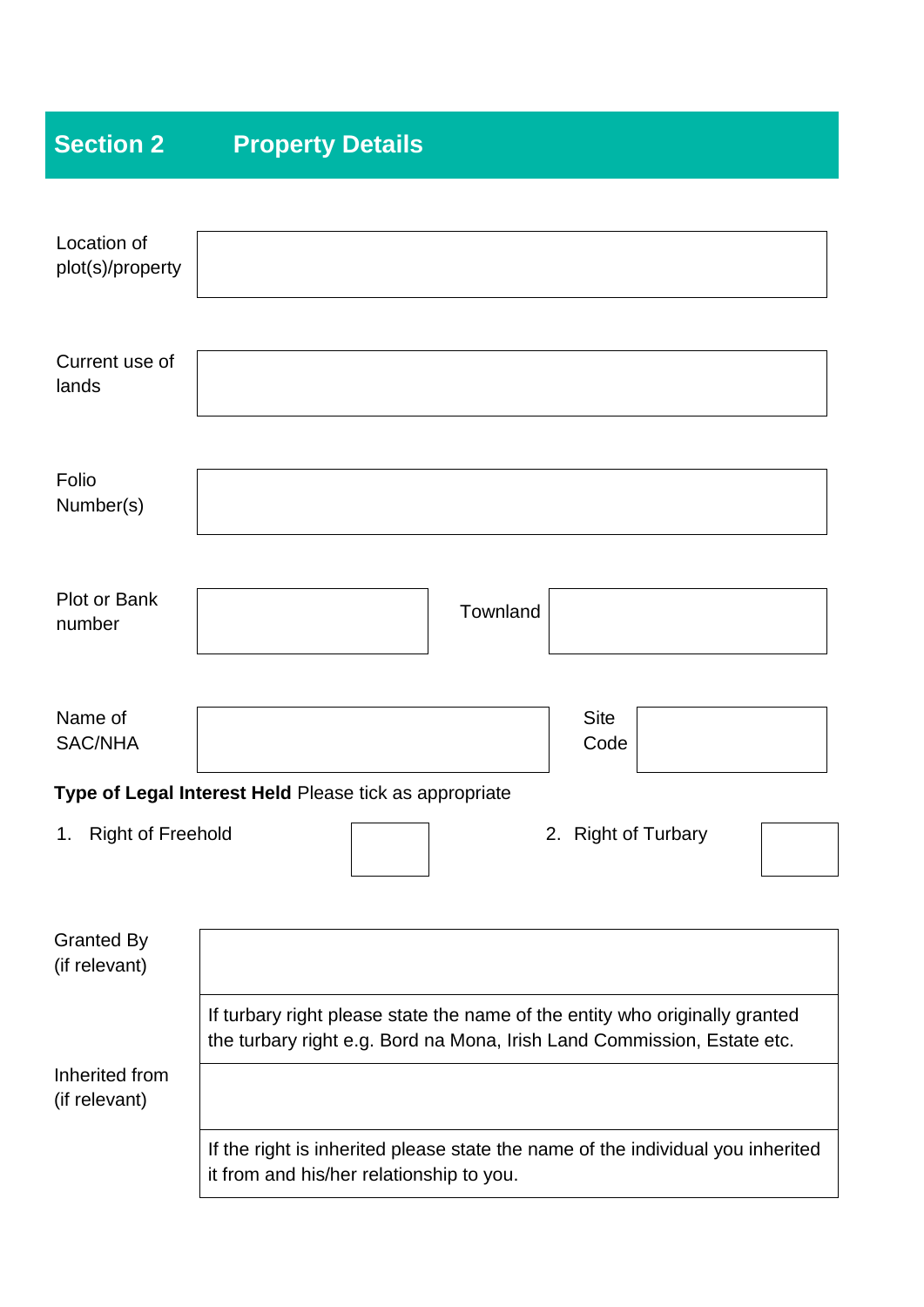| <b>Acquired Right</b> |  |
|-----------------------|--|
|-----------------------|--|

\*If the rights held are by way of Q3 Agreement, please indicate and attach copy

**Other** 

\*Please outline your ownership/legal interest in separate document

| If freehold and<br>registered land<br>please state the<br>Property<br>Registration<br>Authority/Land<br>Registry folio<br>number(s). |  |
|--------------------------------------------------------------------------------------------------------------------------------------|--|
| List details of all<br>bog plots held by<br>you on<br>designated land<br>and include folio<br>numbers and site<br>name.              |  |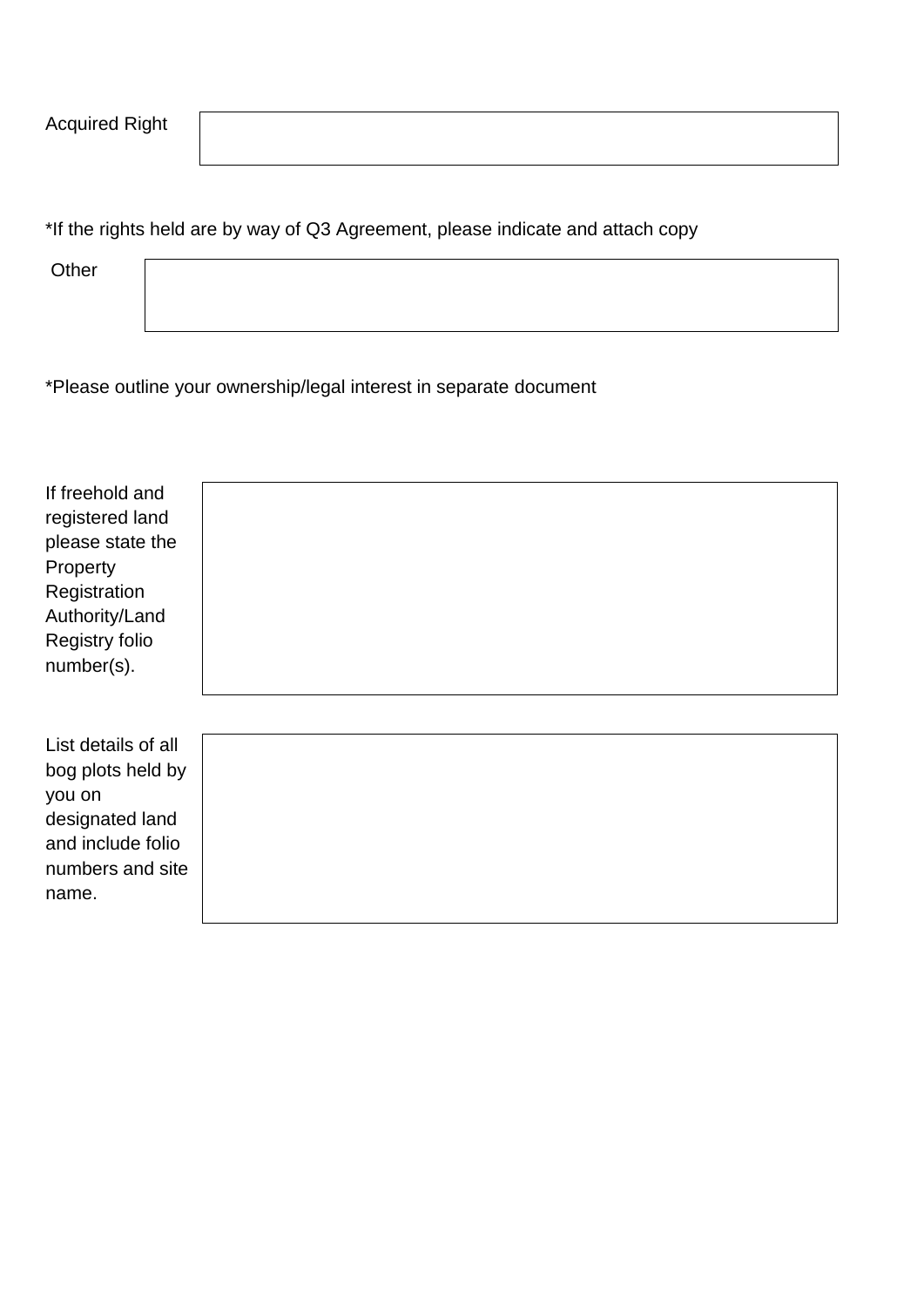Do any of the lands mentioned above form part of a Cessation of Turf Cutting Compensation Scheme (CTCCS) application or any other government payment or compensation scheme (including agri-schemes)?

| Yes | <b>No</b> |  |
|-----|-----------|--|
|     |           |  |

If yes, please provide details (including the CTCCS reference number if known)

#### **Privacy Statement**

The Department of Housing, Local Government and Heritage requires customers to provide certain personal data in order to carry out our legislative and administrative functions. The Department will treat all information and personal data that you provide as confidential, in accordance with the General Data Protection Regulation and Data Protection legislation. Personal data may be exchanged with other Government Departments, local authorities, agencies under the aegis of the Department, or other public bodies, in certain circumstances where this is provided for by law.

The Department's Data Protection Policy and Privacy Statements, which set out how we will use your personal data, as well as providing information regarding your rights as a data subject, are available on the Department's website. They are also available in hard copy upon request from the Data Protection Officer, Department of Housing, Local Government and Heritage, Newtown Road, Wexford, email [data.protection@housing.gov.ie.](mailto:data.protection@housing.gov.ie)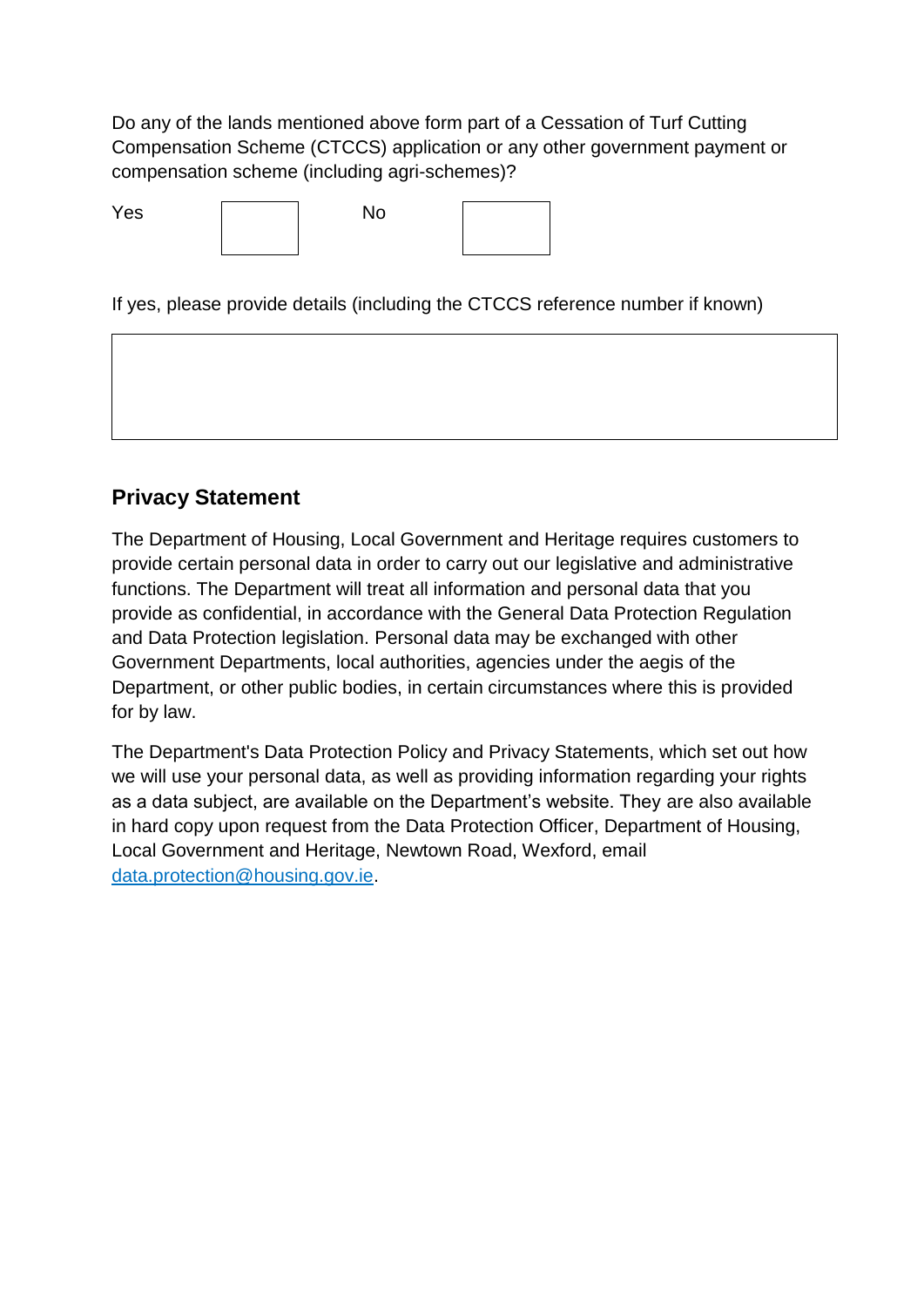### **Section 3** Application Checklist

**Please check you have enclosed the following documents;**



 $\Box$  Completed application form.



 $\Box$  Map identifying the location of your bog plot(s) lands. If you do not have such maps, please see the terms and conditions for contact details of the relevant authorities where maps may be obtained.

#### **Proof of Title – Enclose ONE of the following:**



 $\Box$  Copy of up-to-date Folio and Land Registry map(s).

Please provide a dealing number if an application is pending on Folio.



 $\Box$  or copy of Q3 Agreement and map.

or letter from Bord na Móna regarding any Turbary right granted.



 $\Box$  or any other such documents indicating your interest in the land in question.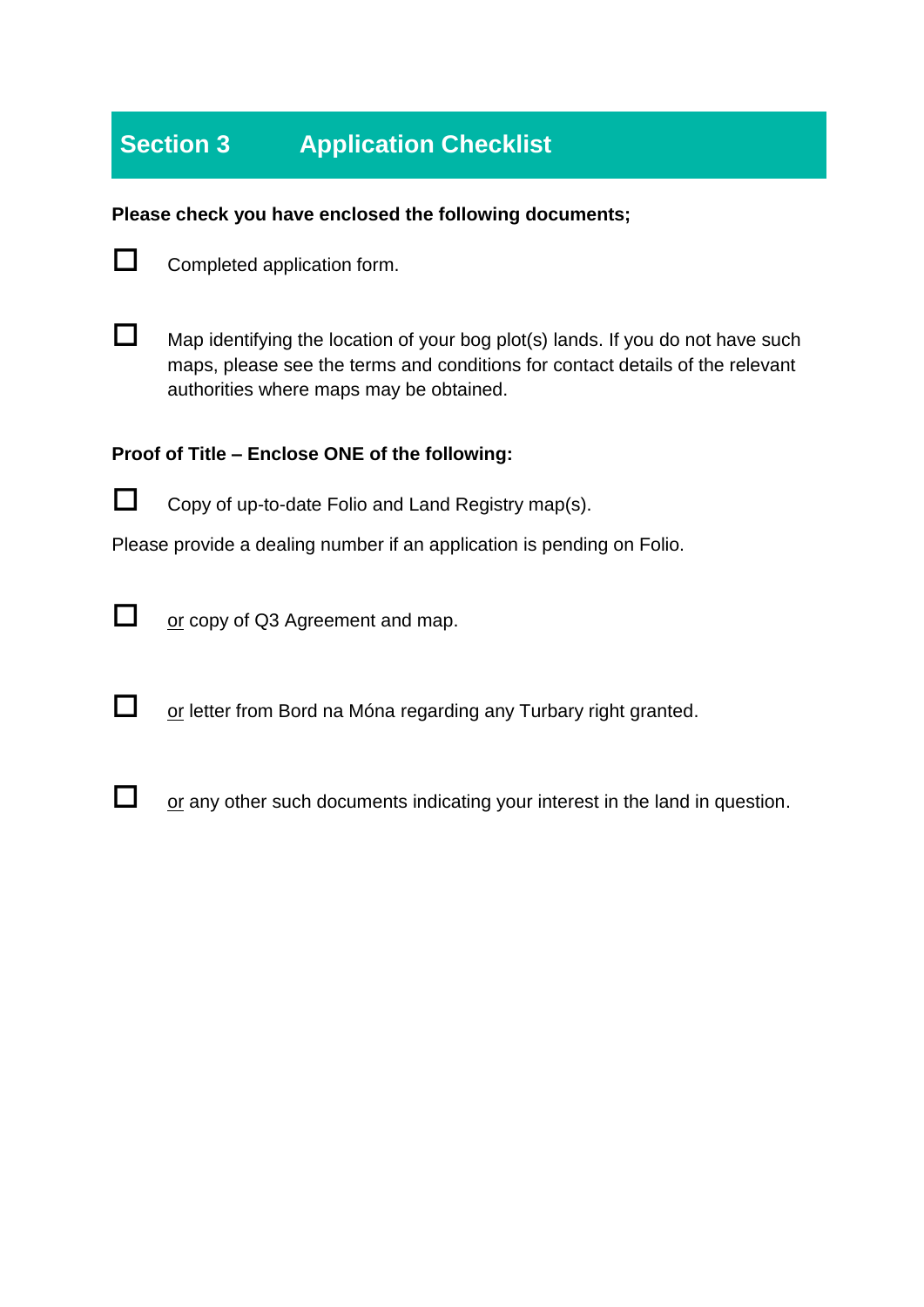#### **Section 4 Declaration**

Any person(s) who jointly owns the property with the applicant is requested to sign this section.

- I/we wish to apply to the Department of Housing, Local Government and Heritage for the Protected Raised Bog Restoration Incentive Scheme (PRBRIS).
- I/we declare that, to the best of my/our knowledge, all particulars given on this form are correct. I/we understand that it is the applicant's responsibility to acquaint himself/herself with the Terms and Conditions of the Scheme. I/we agree to observe and be bound by the Terms and Conditions of the scheme.
- I/we acknowledge that I/we have read and understood the information provided below by the Department of Housing, Local Government and Heritage for the purposes of ensuring fair and transparent processing of my personal data.
- I/we declare that I/we are the legal owner(s) of the rights attached to the above referenced folios / bog plots.

| Date: _______________________ |
|-------------------------------|
|                               |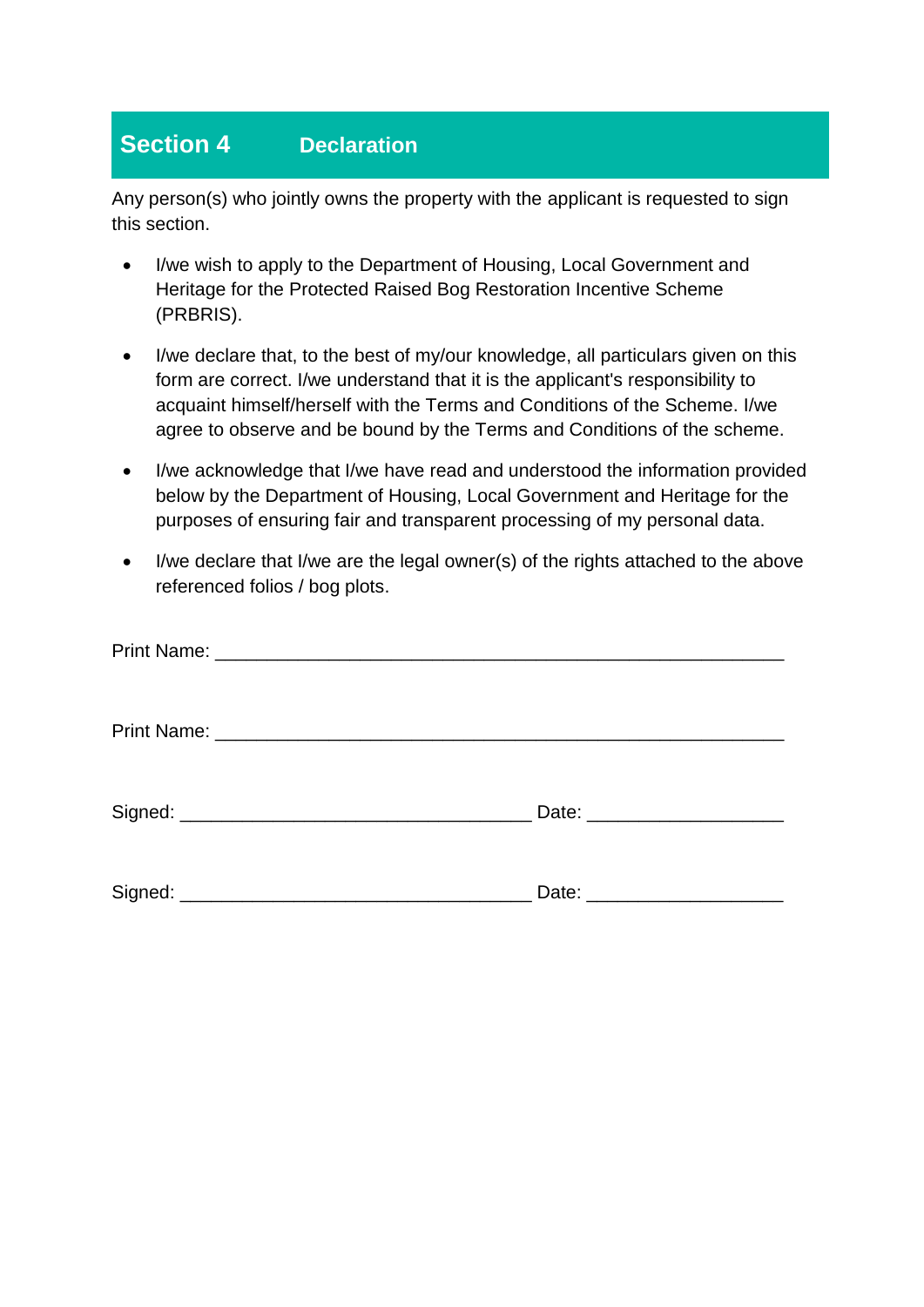Please return your completed Application Form by post to:

- **Peatlands Management Unit,**
- **National Parks and Wildlife Service,**
- **Department of Housing, Local Government and Heritage,**
- **Newtown Road,**
- **Wexford, Y35 AP90**
- Or by email to [prbincentivescheme@housing.gov.ie](mailto:prbincentivescheme@housing.gov.ie)

(Please note if sent by email a hardcopy must also be sent to the above address)